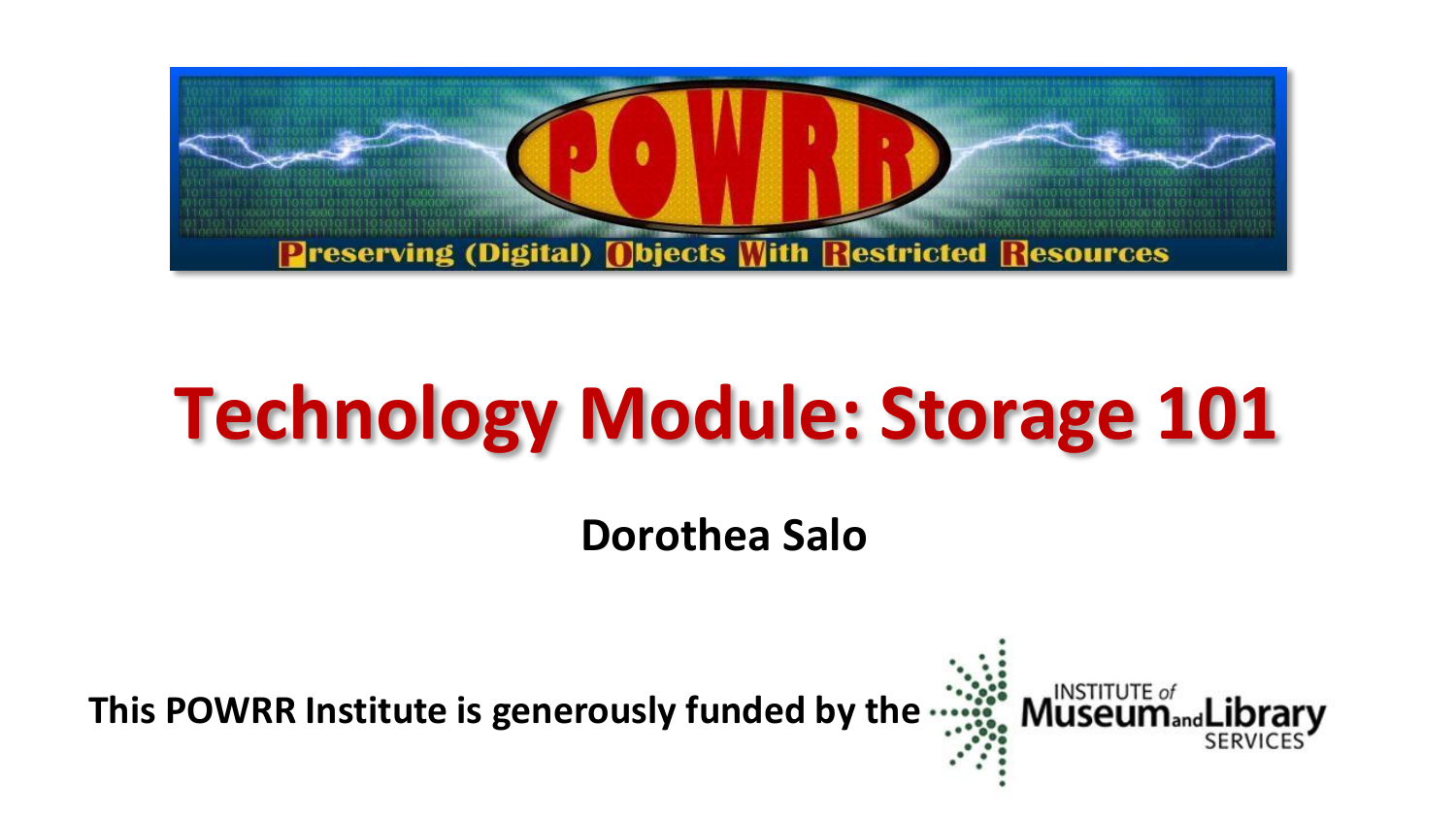- **Understand the necessity for periodic storage refreshes**
- **Understand the need for reliable, auditable storage**
- $\checkmark$  Know how to estimate storage needs and costs
- **Understand and work around risks of common storage types**
- **Know about added requirements for preservation-quality storage**
- **Know about consortial preservation-storage options**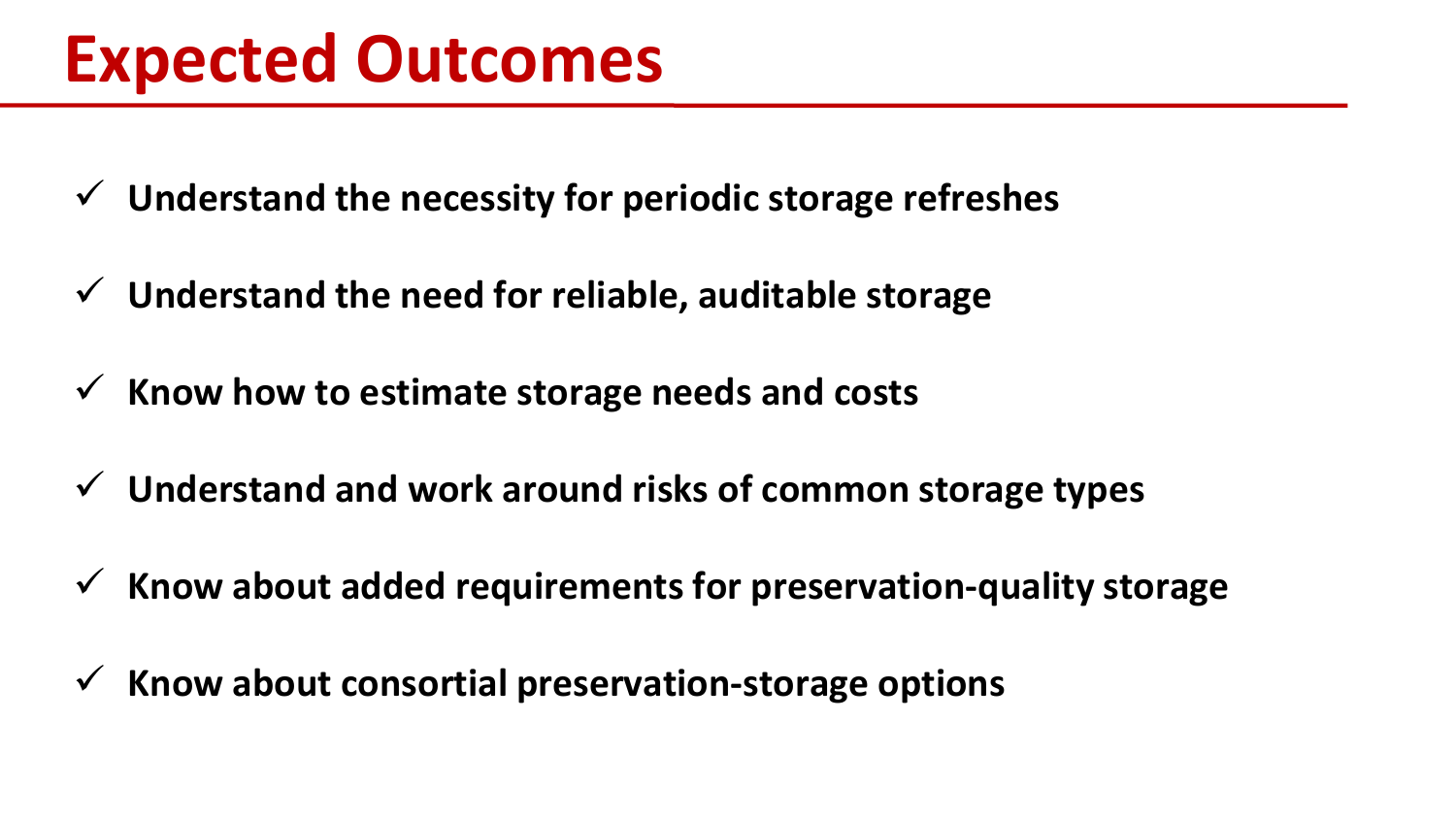### **Storage 101 Overview**

- **Without storage, there is no digital preservation!**
- **Storage should be planned and budgeted for in cycles.**
- **Storage/backup goal: 3 copies, 2 types of media, 1 offsite**
- **Preservation storage should be reliable and auditable.**
- **Preservation storage entails requirements beyond backups.**
- **Explaining preservation storage to IT can be difficult.**
- **Preservation storage can be accomplished consortially.**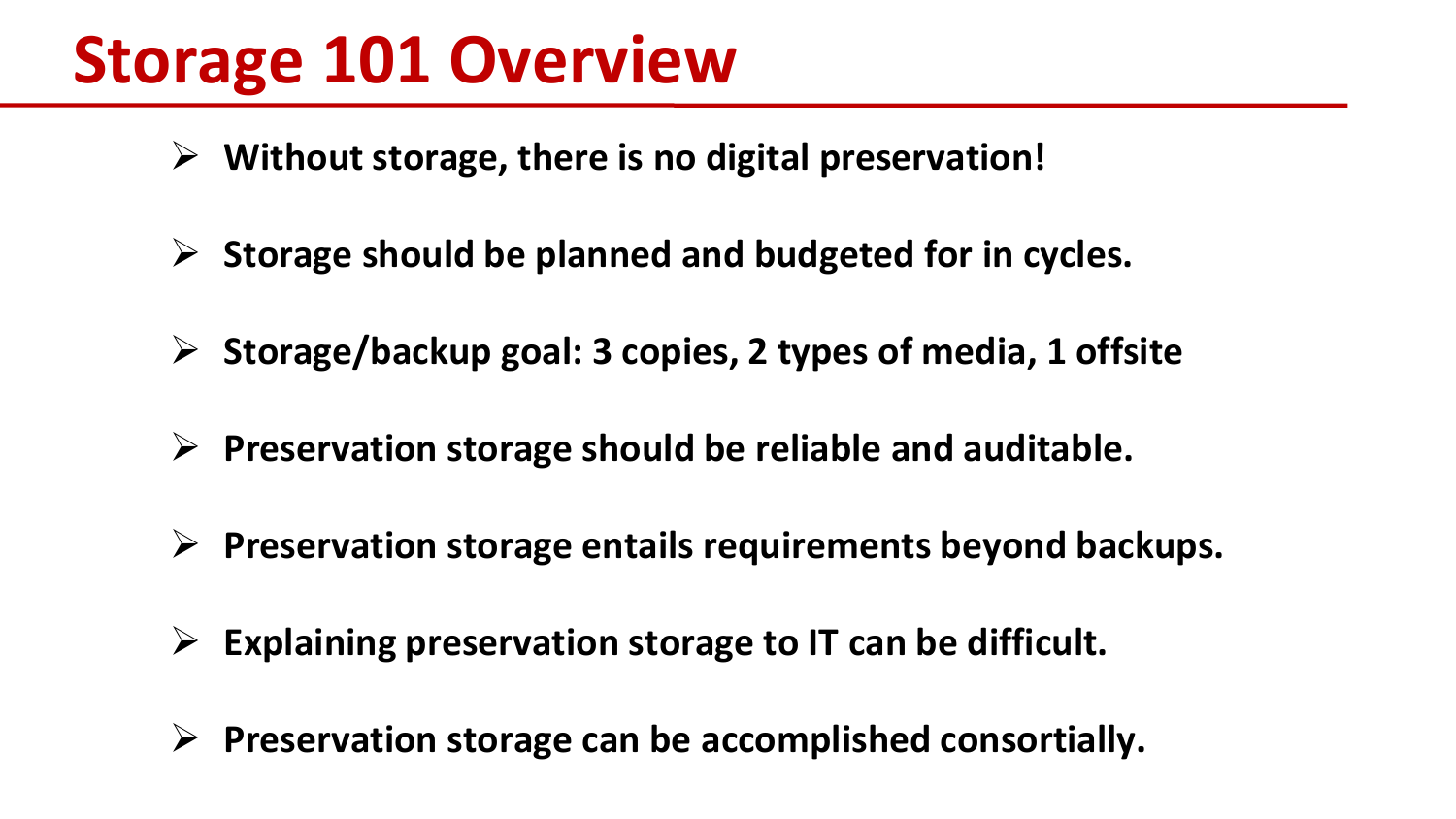$\triangleright$  ... the storage ecosystem changes constantly.

 Ergo we can't give you the One True Storage Solution for All Your Needs. *It will have changed by next Wednesday!*

 So we'll give you an evaluative framework and suggestions.

*Thinking About Storage 101.*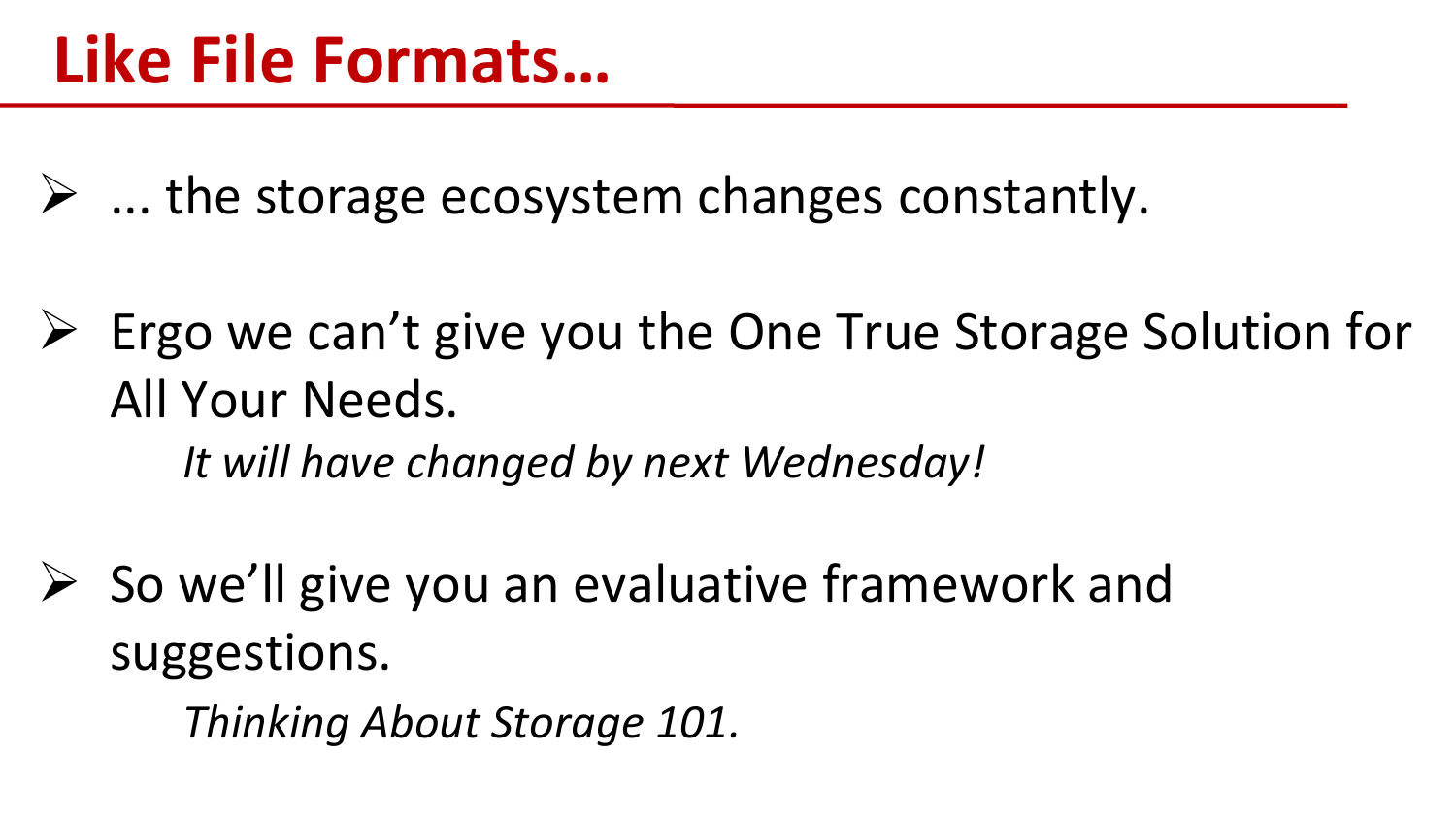Digital preservation is a **relay race**, not a marathon.

 $\triangleright$  You're not looking for the Holy Grail storage medium that fits every situation, never fails, and lasts forever. *Not least because it does not exist and never will.*

 $\triangleright$  You're looking to "refresh" your storage every so often. *And you need to budget equipment money and staff time accordingly. Silver lining: Storage tends to lessen in cost over time. (For now, anyway.)*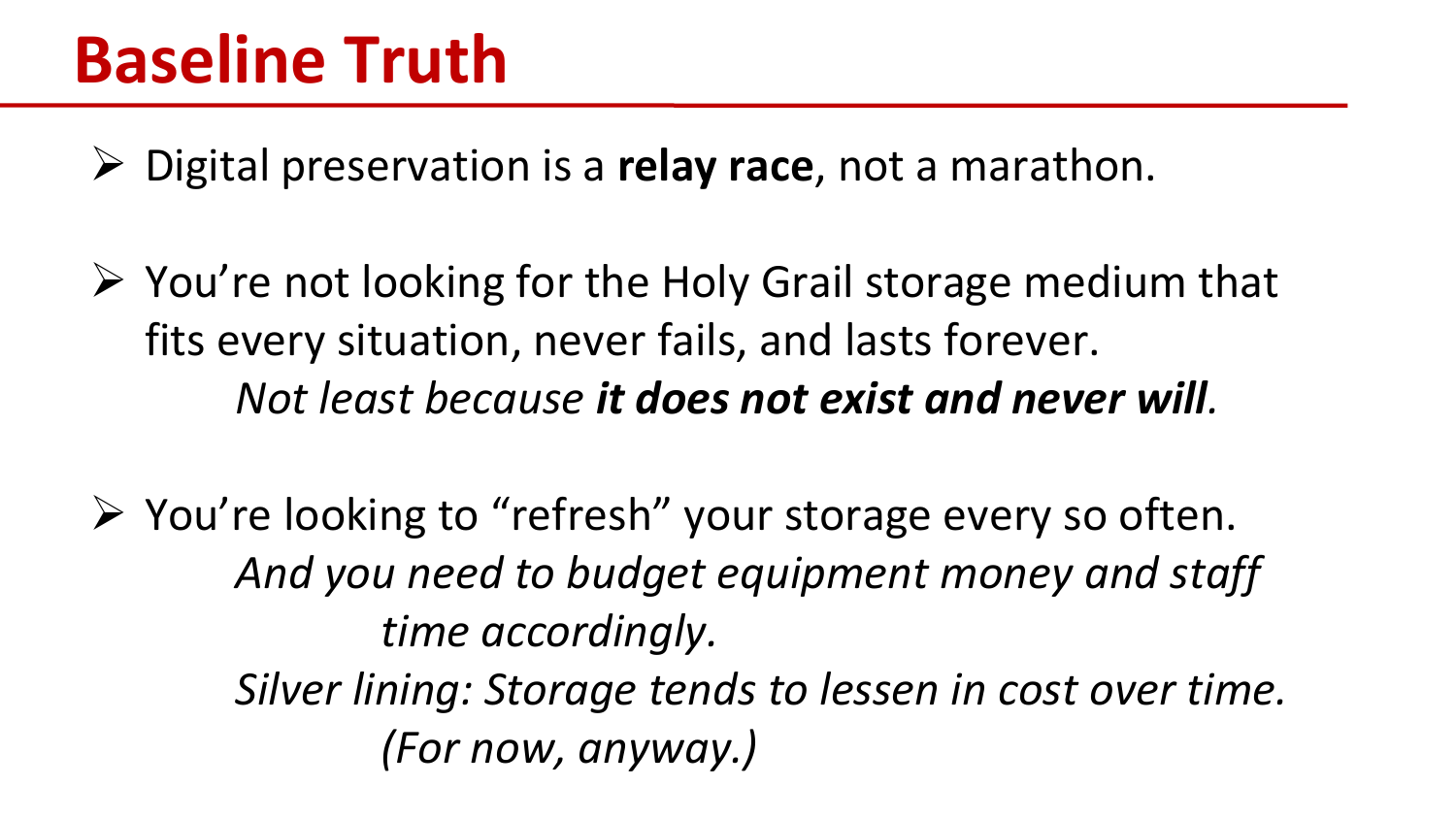### **Regarding the Holy Grail…**

- $\triangleright$  The everlasting digital storage medium?
- $\triangleright$  It's been tried. Every time, it didn't capture enough market share to survive **economically**.
- $\triangleright$  Eventually its equipment stopped existing. So much for the Holy Grail.
- $\triangleright$  Anybody promising this is selling snake oil. Do not buy!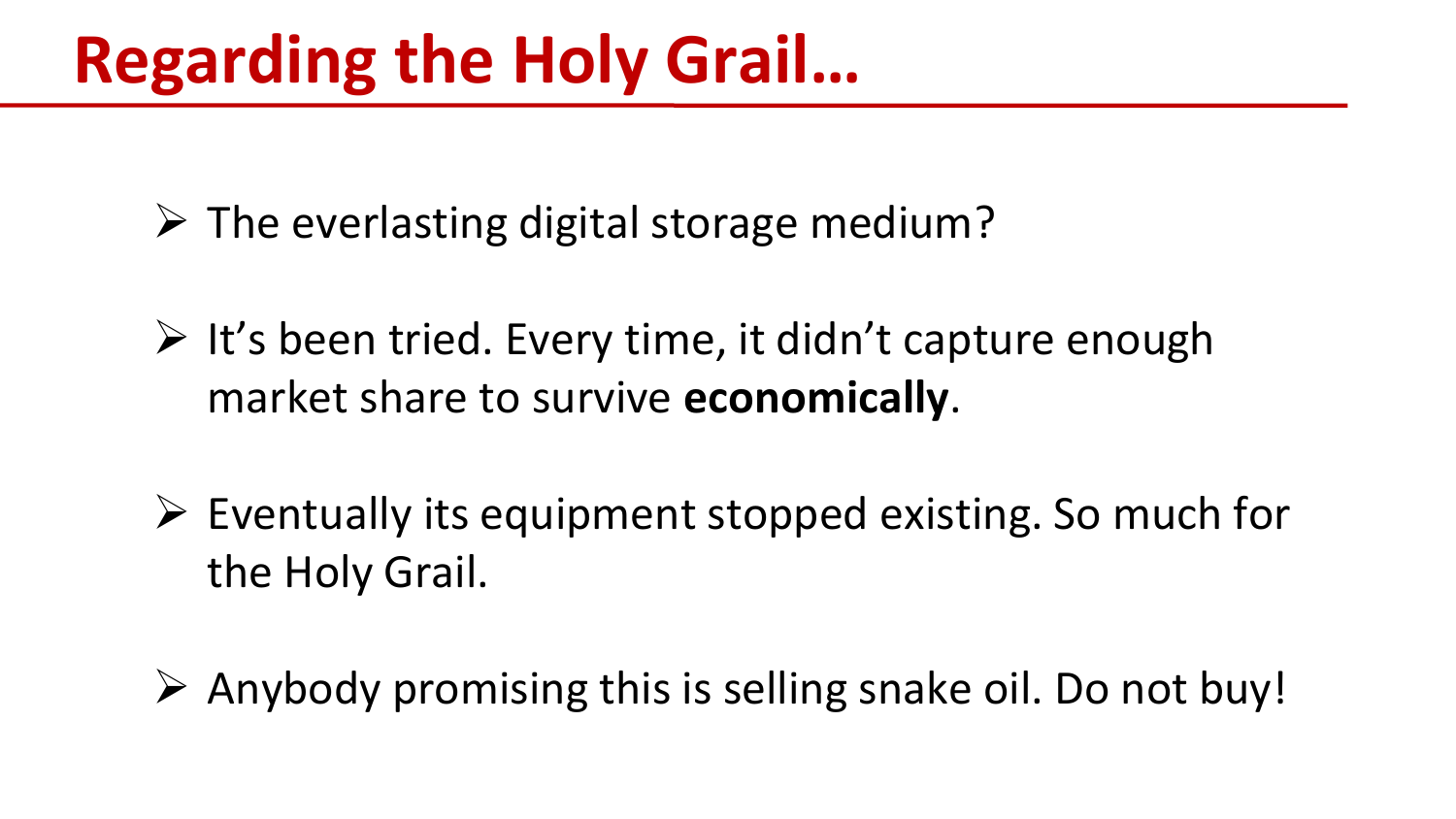$\triangleright$  Fewer computers have CD/DVD drives built-in.

- $\triangleright$  External drives are still easy to purchase, but how long will that last?
- $\triangleright$  What we think of as "USB" is on the way out!
- $\triangleright$  If you're relying on CDs/DVDs, it's time to work toward a storage refresh.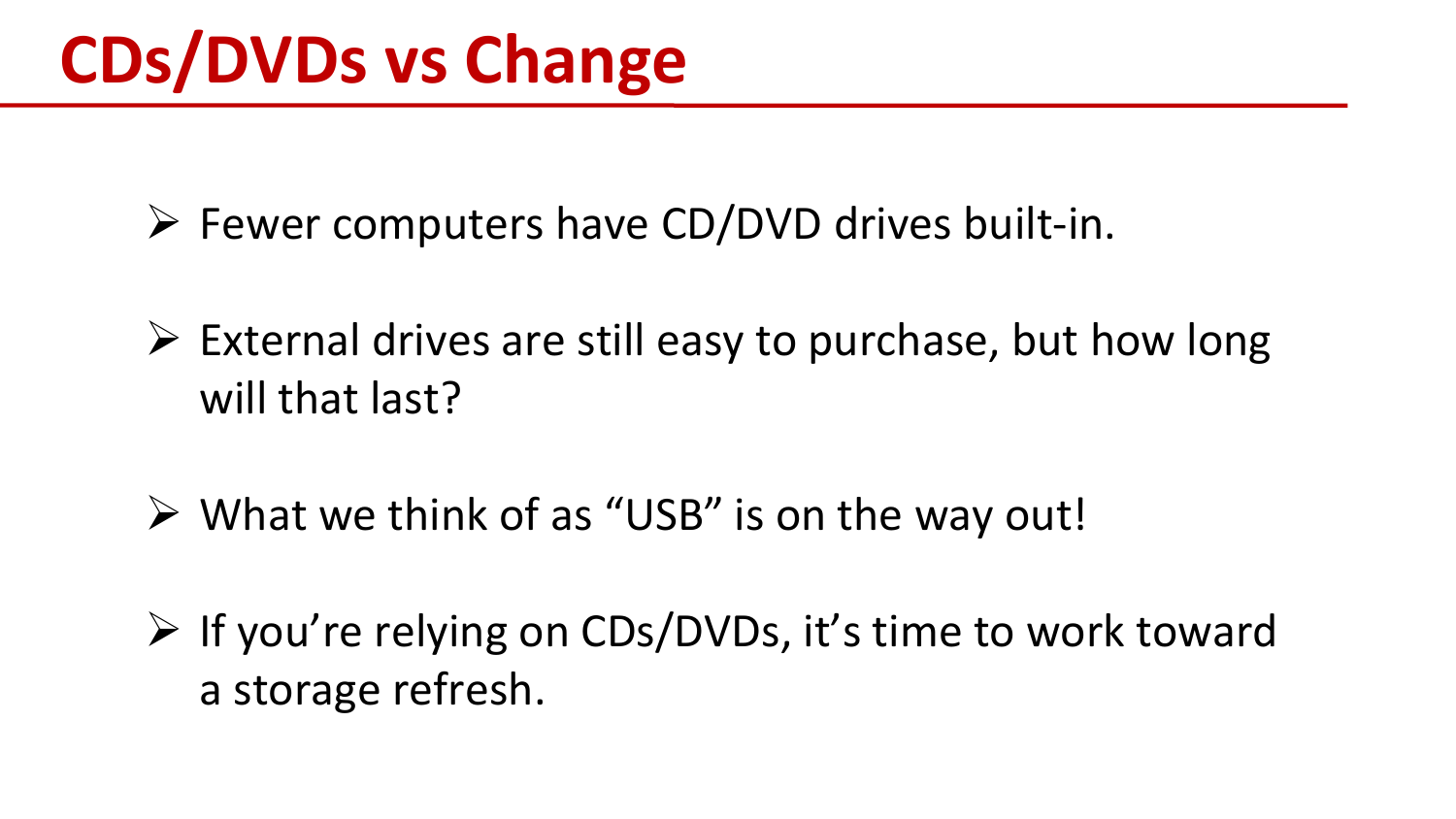### **3-2-1: The Backup Mnemonic**

### **THREE** copies

### on at least **TWO** different types of storage medium

Examples of different media: a desktop/laptop, an external hard drive, a server, a tape backup system, cloud storage

### with **ONE** offsite

Why offsite? So something that wipes out your building (fire, tornado, flood) doesn't wipe out every copy of your data.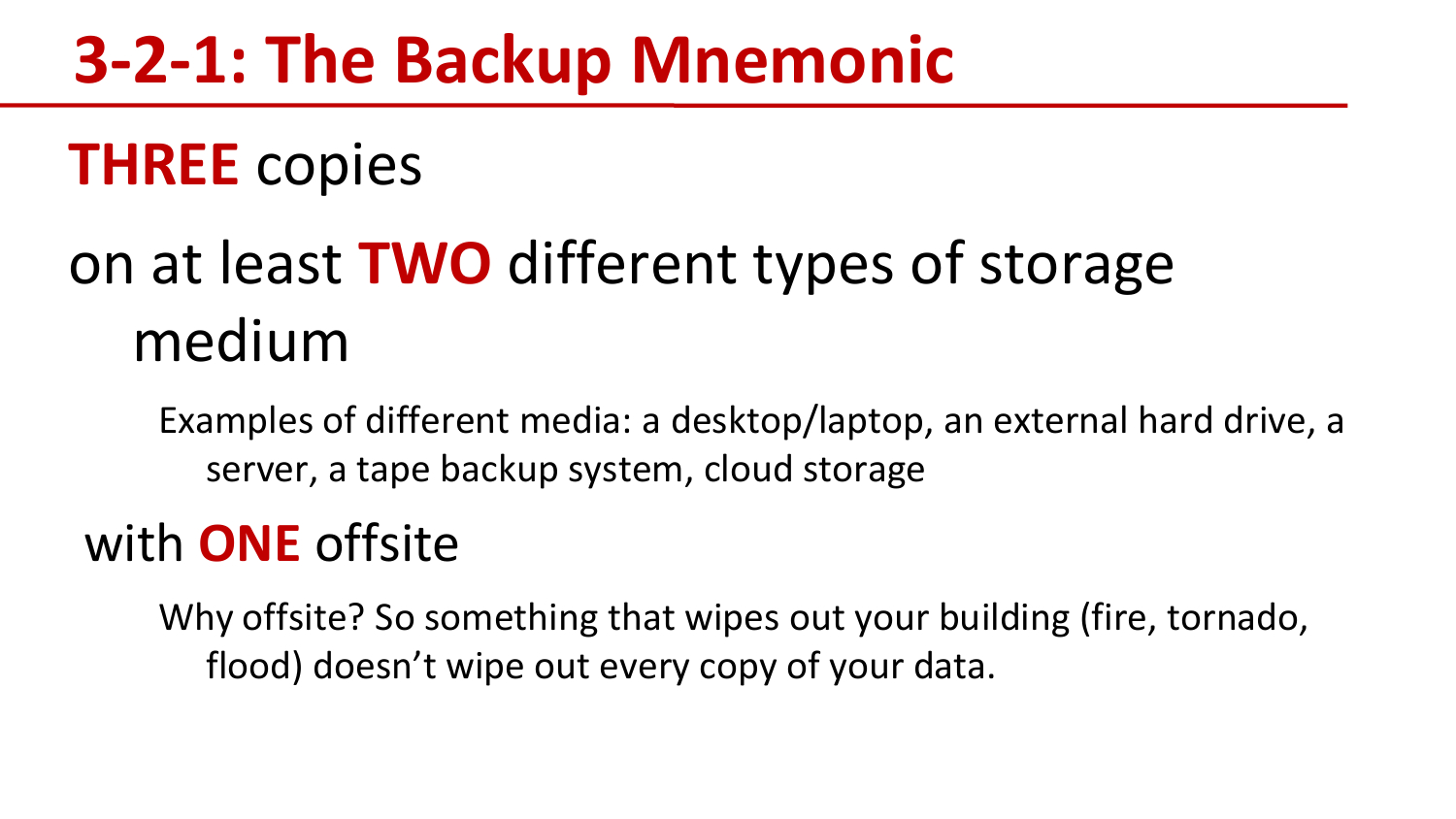# **How could you implement 3-2-1 where you are?**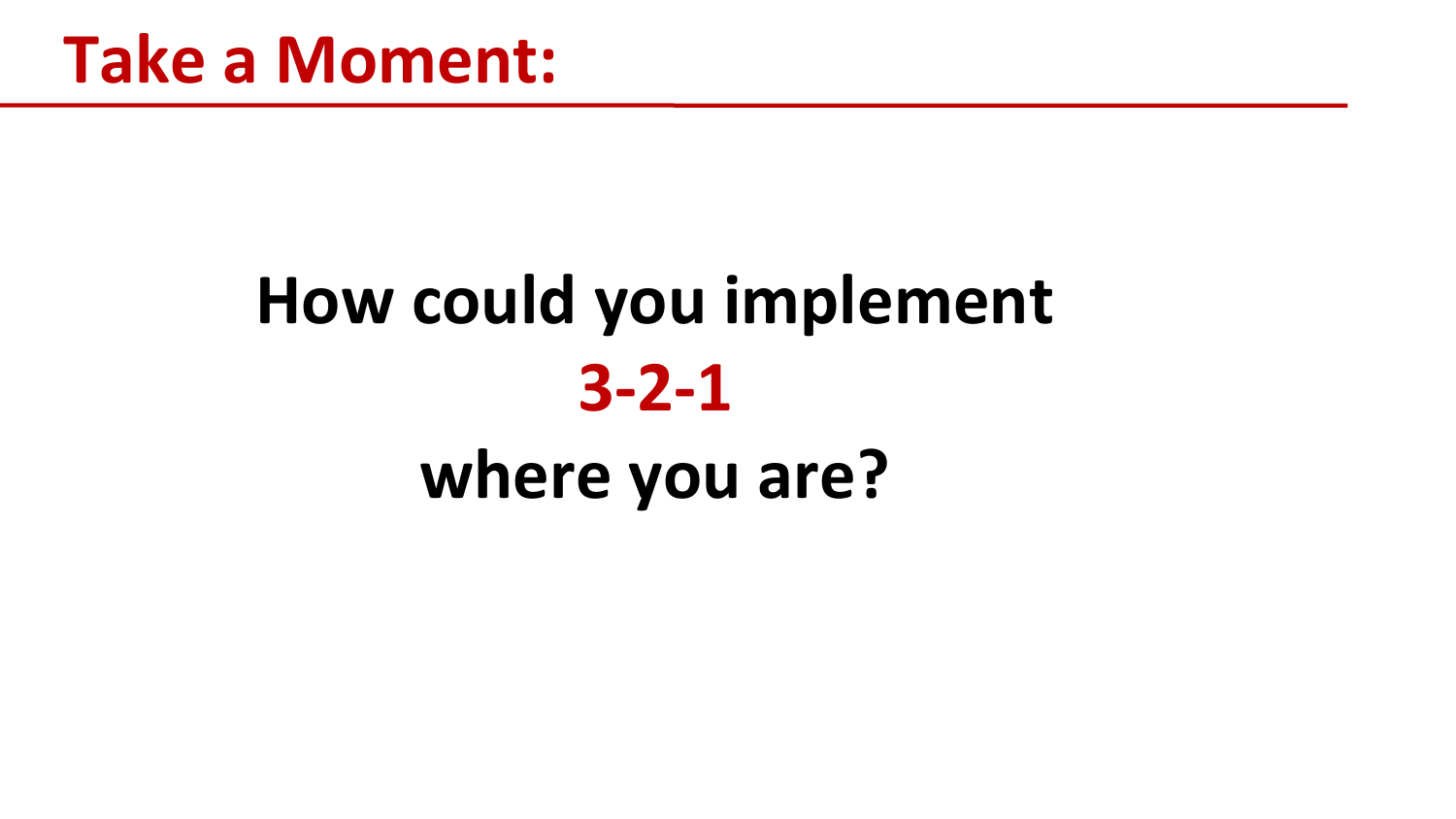### **Backups**

**Reliability** and **auditability** requirements are central.

- A backup system that doesn't work might as well not exist. **AUDIT IT**: yearly spot-checks are the absolute minimum acceptable.
- $\triangleright$  A backup system so complicated or cumbersome that nobody uses it is also useless.
- $\triangleright$  Speed of access? Unimportant.

Try to use a **different** type of storage medium for backups than for working data.

- $\triangleright$  Medium diversity reduces risk of data loss.
- $\triangleright$  Magnetic tape? Fine.
- $\triangleright$  IT's server? Sure.
- $\triangleright$  An external hard drive? Sure, if you'll actually use it.
- $\triangleright$  Cloud? Fine, with caveats (we'll talk about them).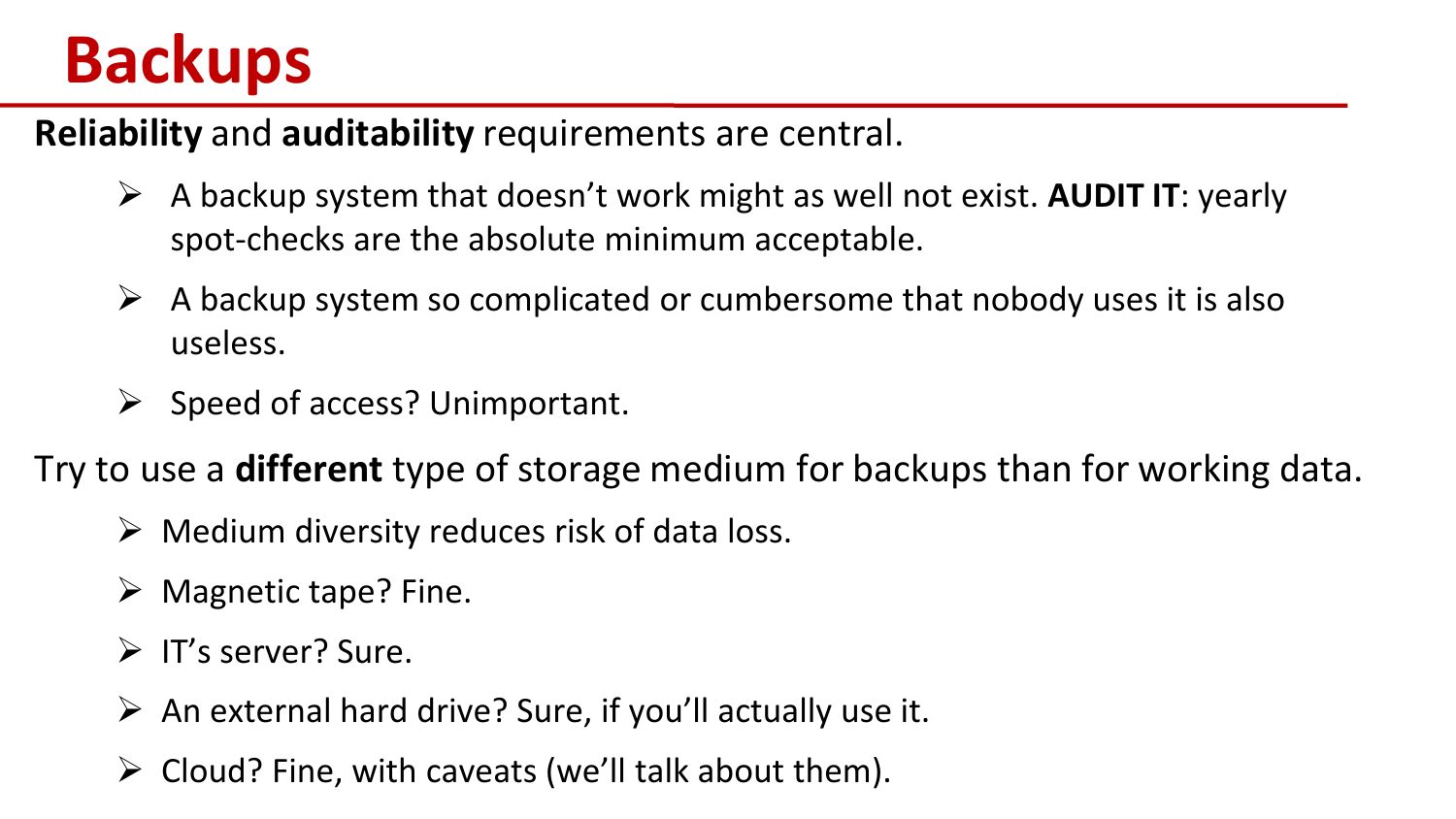## **Auditability vs. CDs/DVDs**

- $\triangleright$  You will see LIS literature from the 2000s touting gold CDs. Ignore it.
- $\triangleright$  Everything they say about gold-CD reliability could be true, and they would **STILL** be a bad choice.
- $\triangleright$  The reason: auditing them takes much too much time and effort.

*So when (!) one fails, nobody will know.*

 $\triangleright$  Choose media that are computer-auditable with minimal human effort.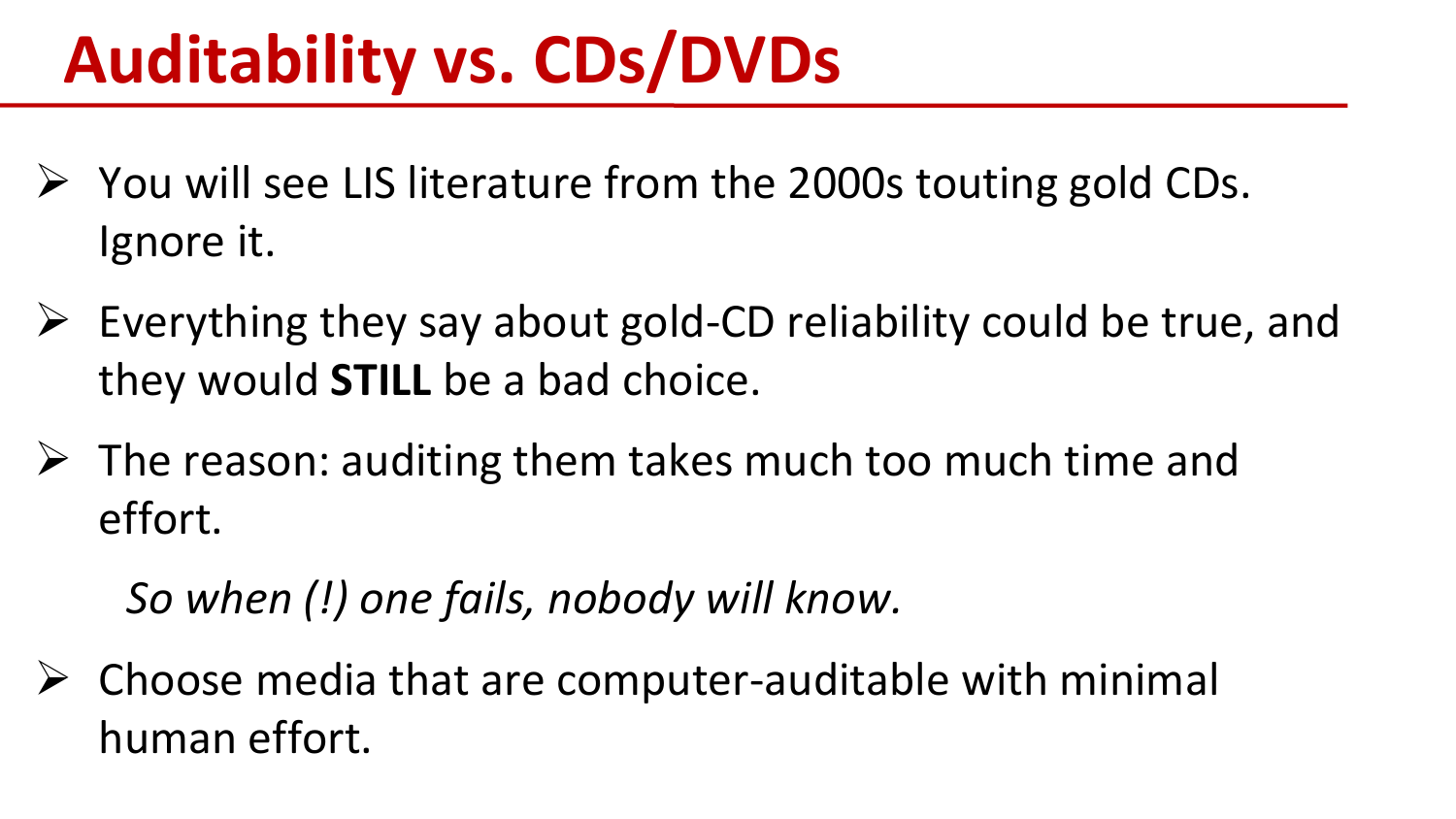### **How Much Storage is Enough?**

#### **Part of the answer is time horizon.**

Since digital curation is a relay race, you'll be rethinking the storage issue in a few years anyway. So don't think beyond that rethinking! You'll overspend!

#### **Back-of-the-envelope calculation**

- $\triangleright$  What you have + (how many items you believe you will have  $*$  amount of space per item)\*3
- $\triangleright$  The \*3 accounts for 3-2-1 storage.
- $\triangleright$  Then add some extra.
- $\triangleright$  If you have IT, ask if there are ways to reduce this burden. There might be! But wear your skeptic hat. ("Get rid of all those giant TIFFs; all you need is JPEG, right?")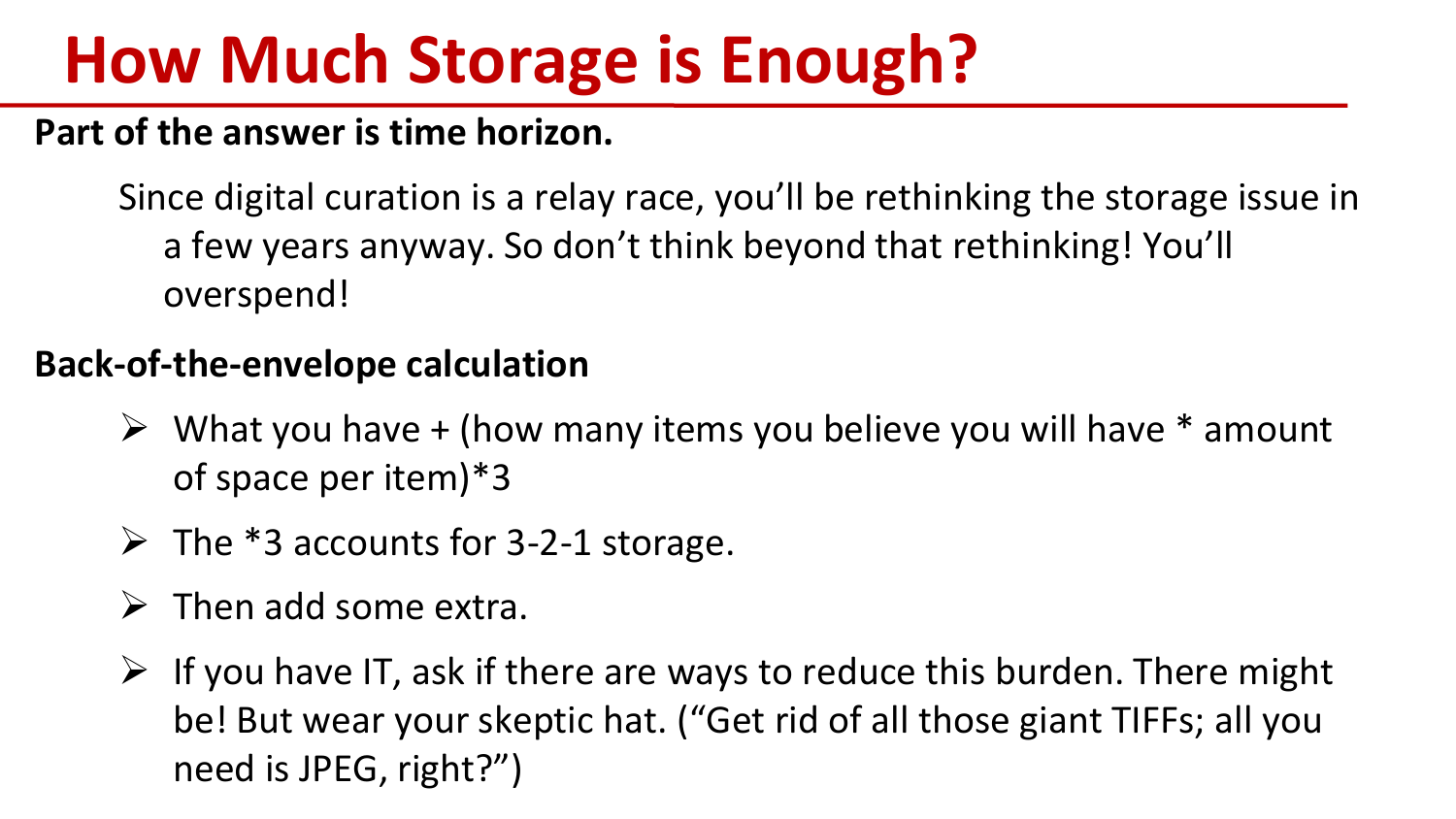### **"The Cloud" Has Risks!**

#### **Business risks**

What if they go out of business, or get sued and have their servers confiscated? *(MegaUpload!)*

#### **Security risks**

Theirs AND Yours (Yours: Not being careful enough with access permissions, such that sensitive data leaks)

#### **Cost risks**

**This doesn't mean not to use cloud storage. Use it!**

**It means don't use it as your only backup. 3-2-1!**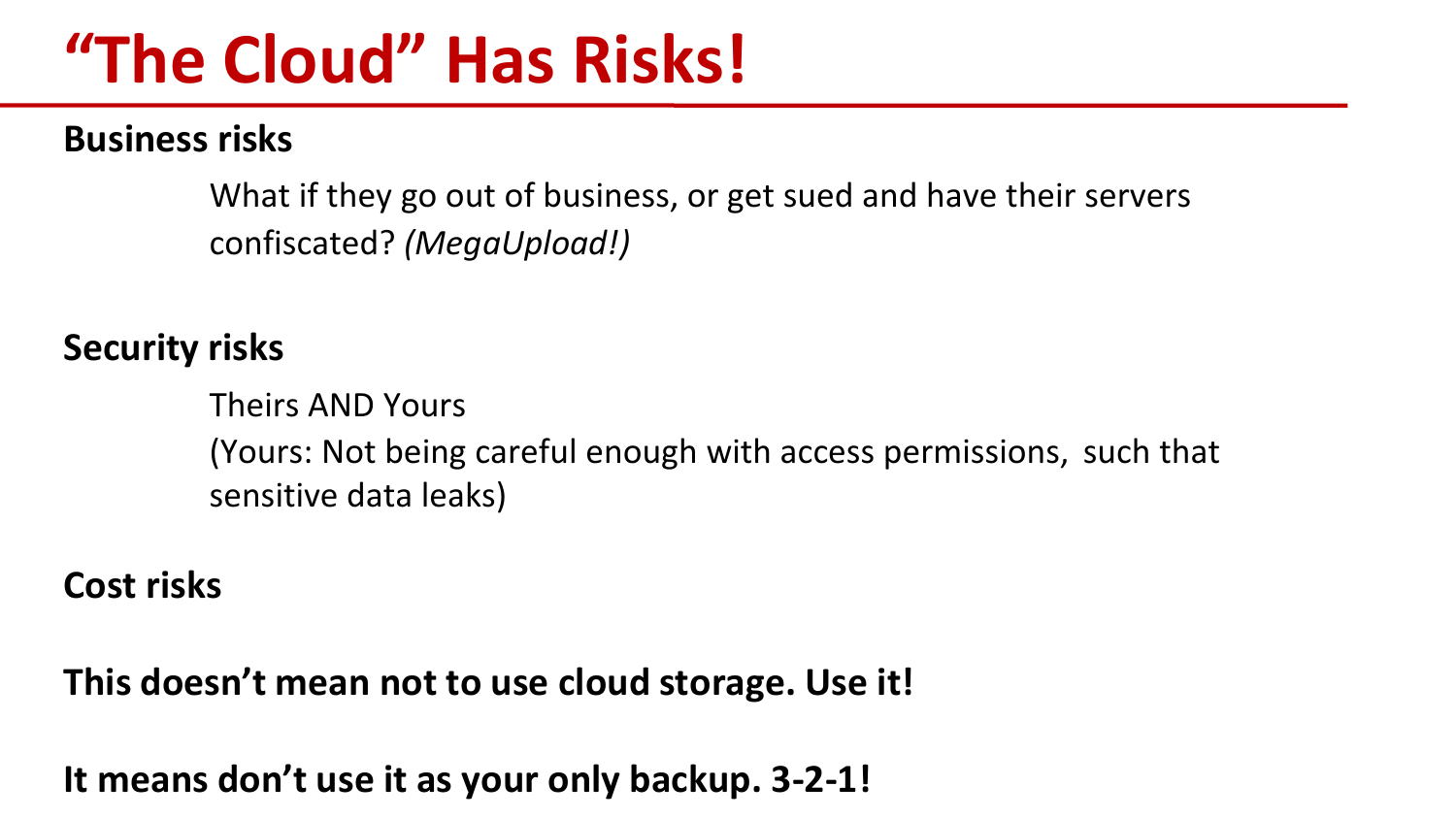### **Cloud Storage Costs**

Once you get above free tiers…

```
…you pay per GB/TB stored...
```
... but you ALSO pay for transfer bandwidth on the network.

This cost can bite you! Hard!

Use paid cloud storage only for data you will only access to audit data or retrieve lost data.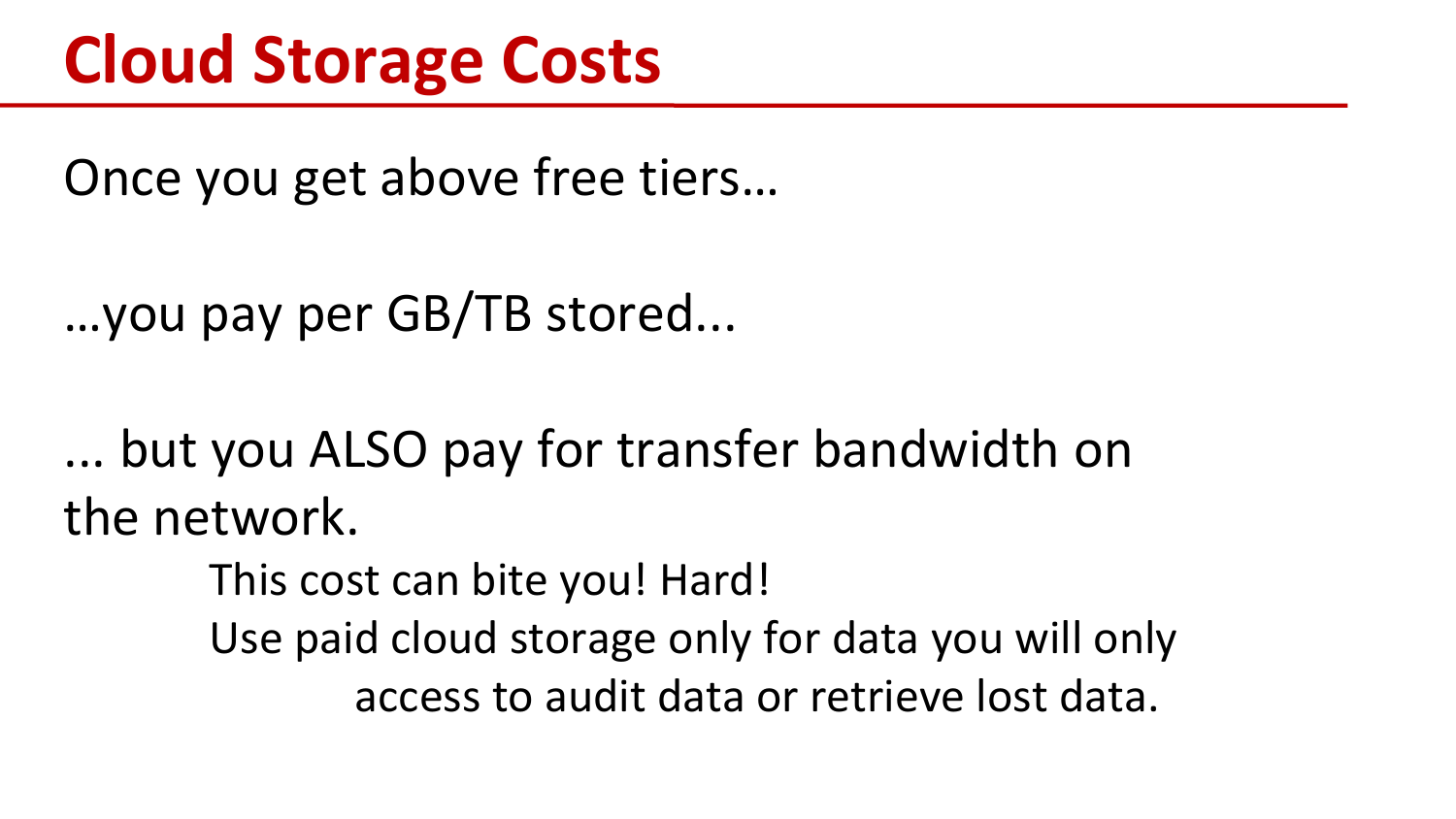## **Preservation Storage**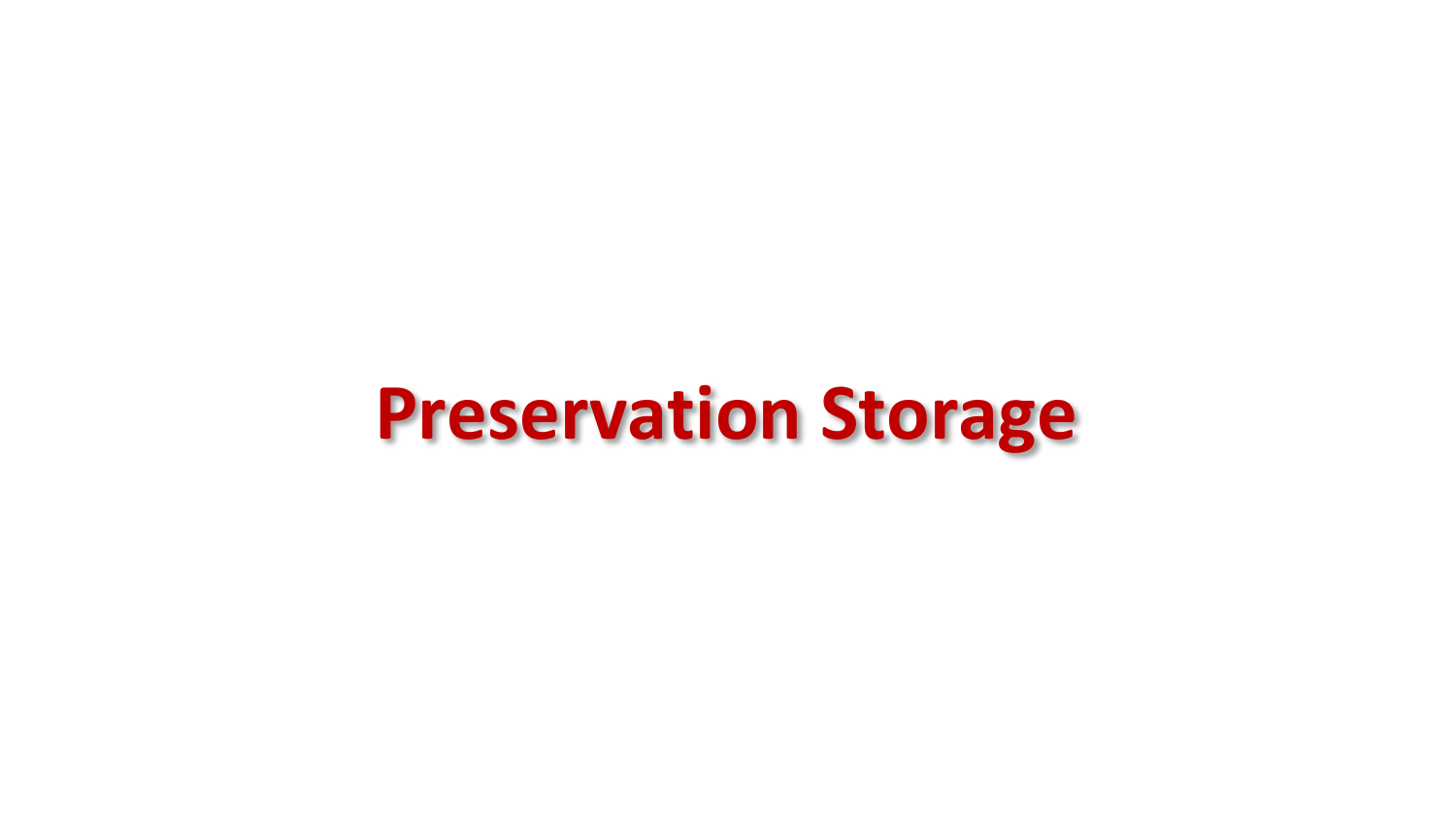### **Baseline Truth**

**It's not the storage medium that counts.**

**It's the extra work layered on top of the storage.**

#### **That work includes:**

Geographic replication (like offsite storage, but across the country or the world, not just across town) File-format assessment and (as needed) migration Content auditing, also known as "fixity checking" (not just "does the drive work?" but "is every file still intact?") Logging things that happen to the data ("preservation events") such as uploads, audits, changes, file-format migrations, deletions Appropriate security and access controls (up to and including "dark archives" for material that cannot be made public) **It's not just backups!**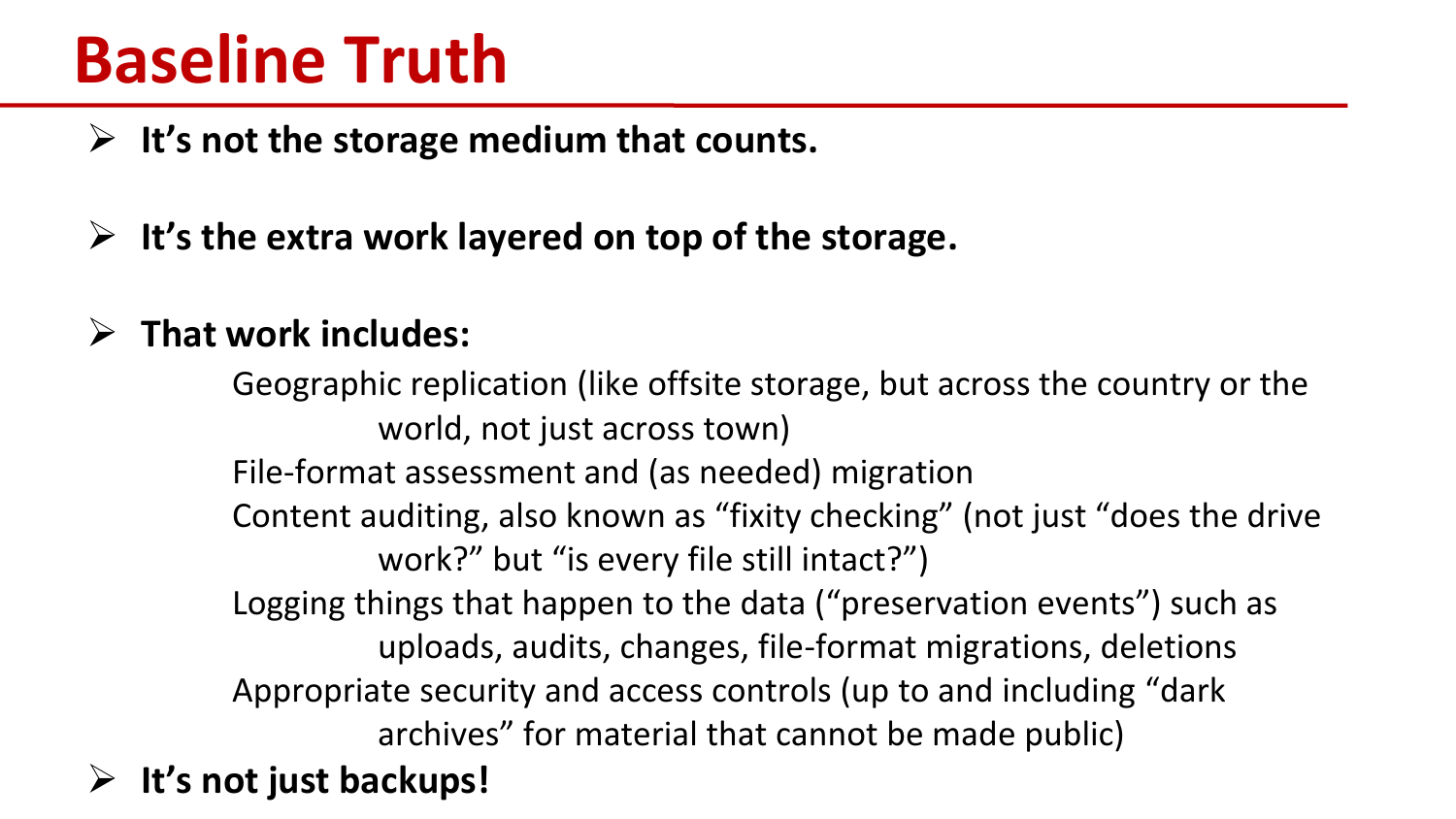## **Explaining This To IT**

- $\triangleright$  You may lose this fight. Repeatedly. Many have.
- $\triangleright$  Try "what if" scenarios, aimed at whatever IT is not considering. Back these up with real-life horror stories.
- Use the NDSA Levels of Preservation or "Preservation Storage Criteria" developed by the Library of Congress et al. as starting requirements lists. PSC version 2 currently on Google Docs: <https://goo.gl/1Q9vDe> "Requirements" often a language IT will understand.
- $\triangleright$  Consider not going it alone! Agitate for larger-than-local solutions. Keep an eye on IMLS's "National Digital Platform."
- $\triangleright$  In the meantime, keep the relay race going. Your goal is for your data to exist still when a preservation solution arrives!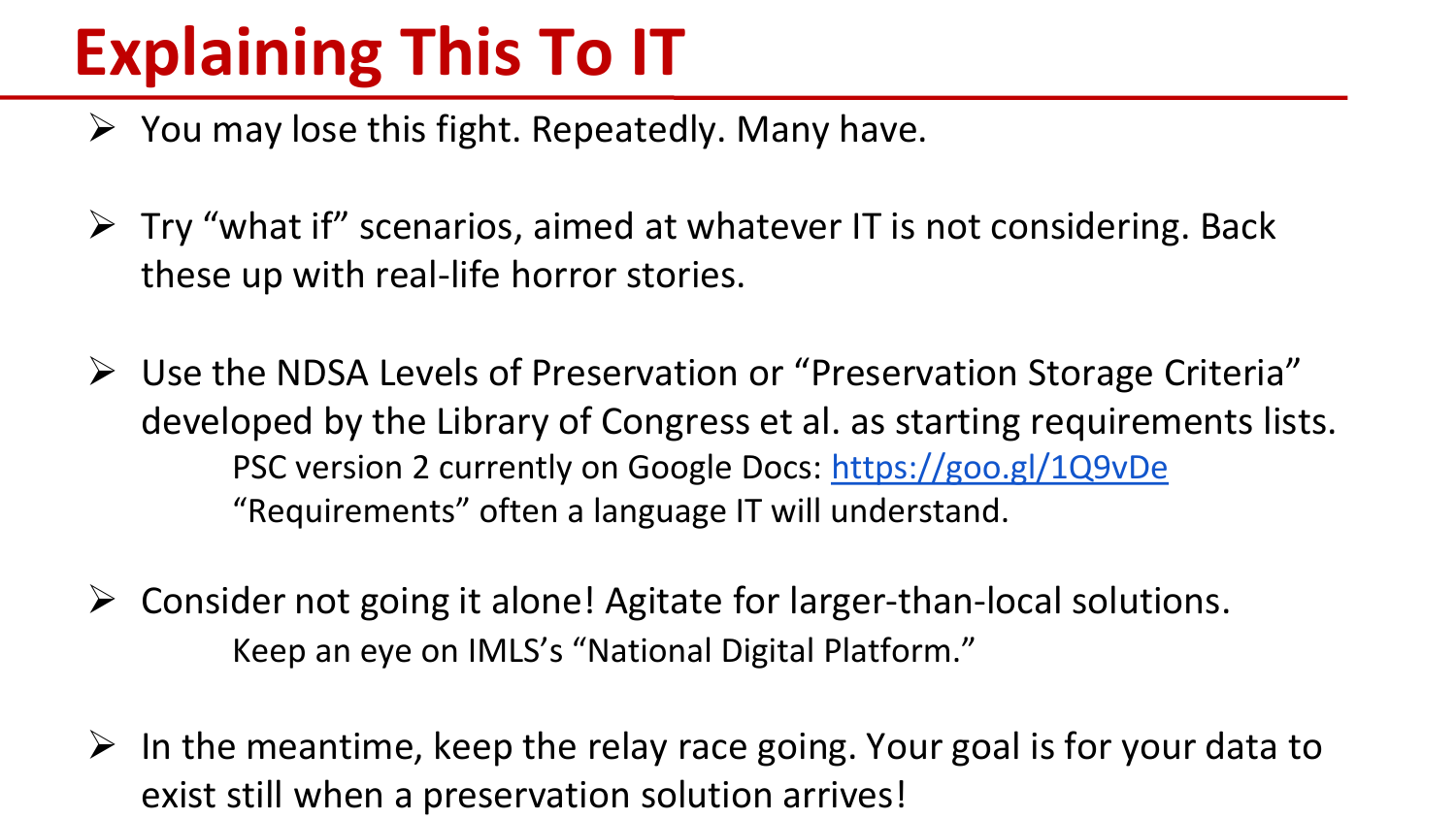### **IT Offerings You Might Consider**

#### **Server storage and backups**

As one of your 3-2-1 copies, IT's offerings may be just fine. Ask them about fixity checking, content auditing, event logging!

#### **Tape storage, tape library**

Terrible for live data. Great for a 3-2-1 backup! Ask about auditing and what happens to old tapes when IT refreshes its tape machines.

#### **Data "parking" or "archiving"**

This usually means storage for material that IT's clients won't be accessing very often. Can mean a tape library. The cost per GB/TB will be less than for "live" storage. The moment you stop paying, IT deletes your data. (So no, it's not a real archive.)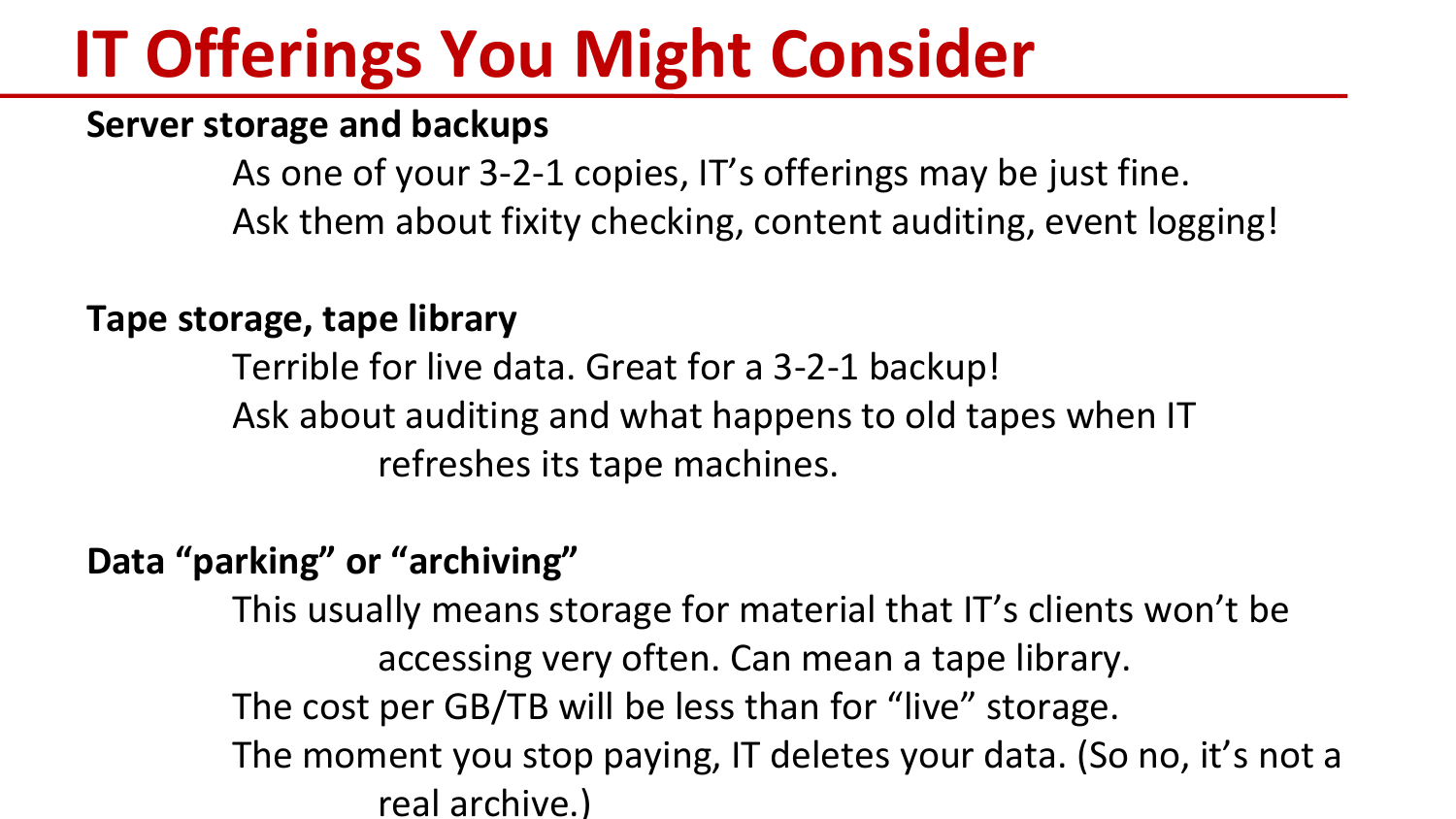### **Consortial Preservation Storage**

**You don't have to go this alone. You probably shouldn't!**

**One option: "Private LOCKSS Network" (PLN)**

LOCKSS: Lots of Copies Keeps Stuff Safe A Linux-based software platform for replicating and auditing digital content across (often geographically-dispersed) servers All parties need to be able to run LOCKSS in-house!

 **Example: MetaArchive Cooperative, for any digital content needing preservation:** *metaarchive.org*

Either run LOCKSS in-house OR pay yearly fee

**Other options: Digital Preservation Network, Duraspace**

Membership-based systems with yearly fees

Act as broker between institutions and cloud-storage providers to ensure preservation-quality service-level agreements, vetted legalese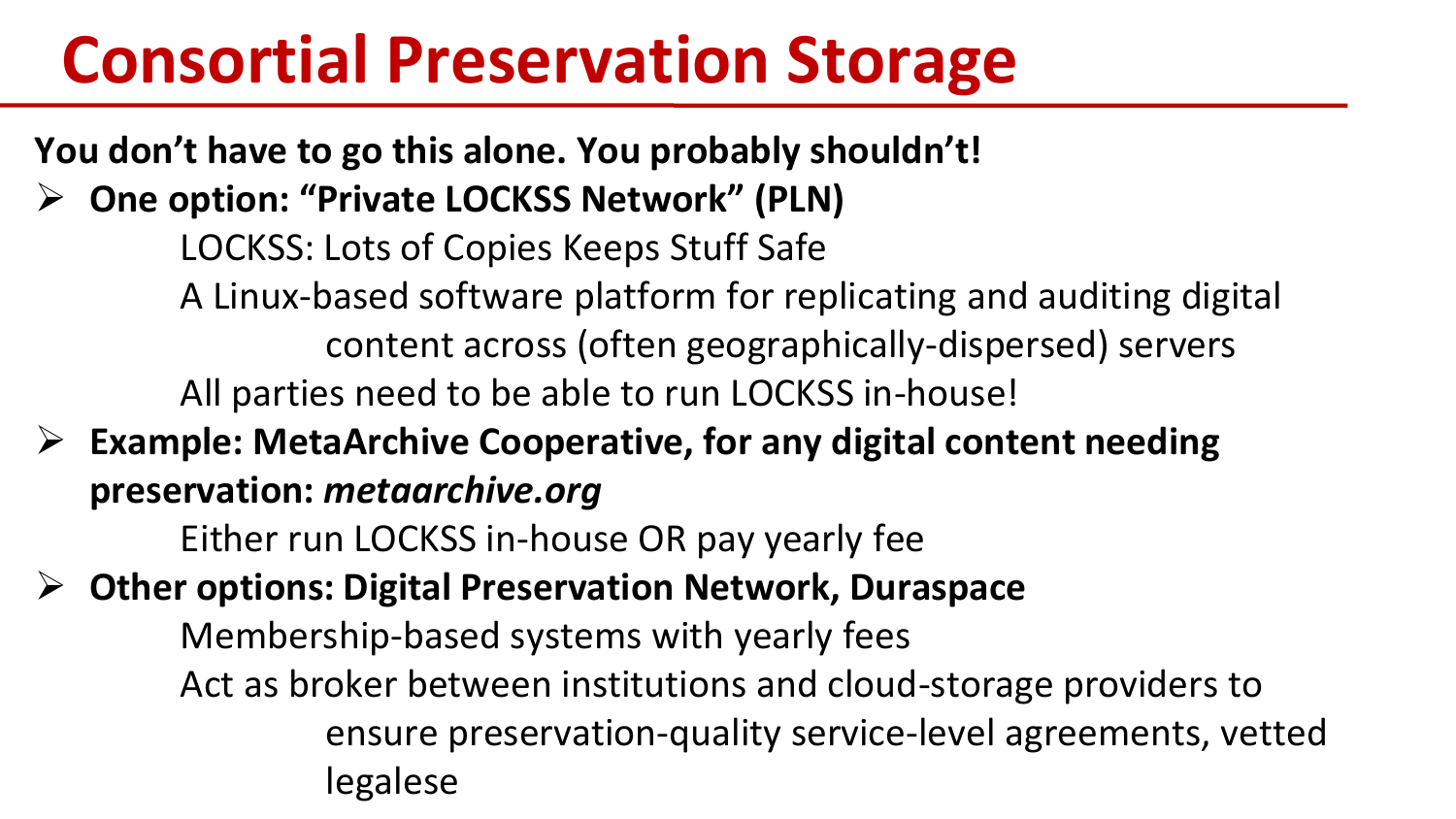### **An Option For Many: The Internet Archive**

If what you have is free of copyright-related restrictions…

… and can be shared openly with the world… *(that is, no donor restrictions or publicity concerns)*

… is a book, image, audio file, video file, or website…

… the Internet Archive will take it. **Free.**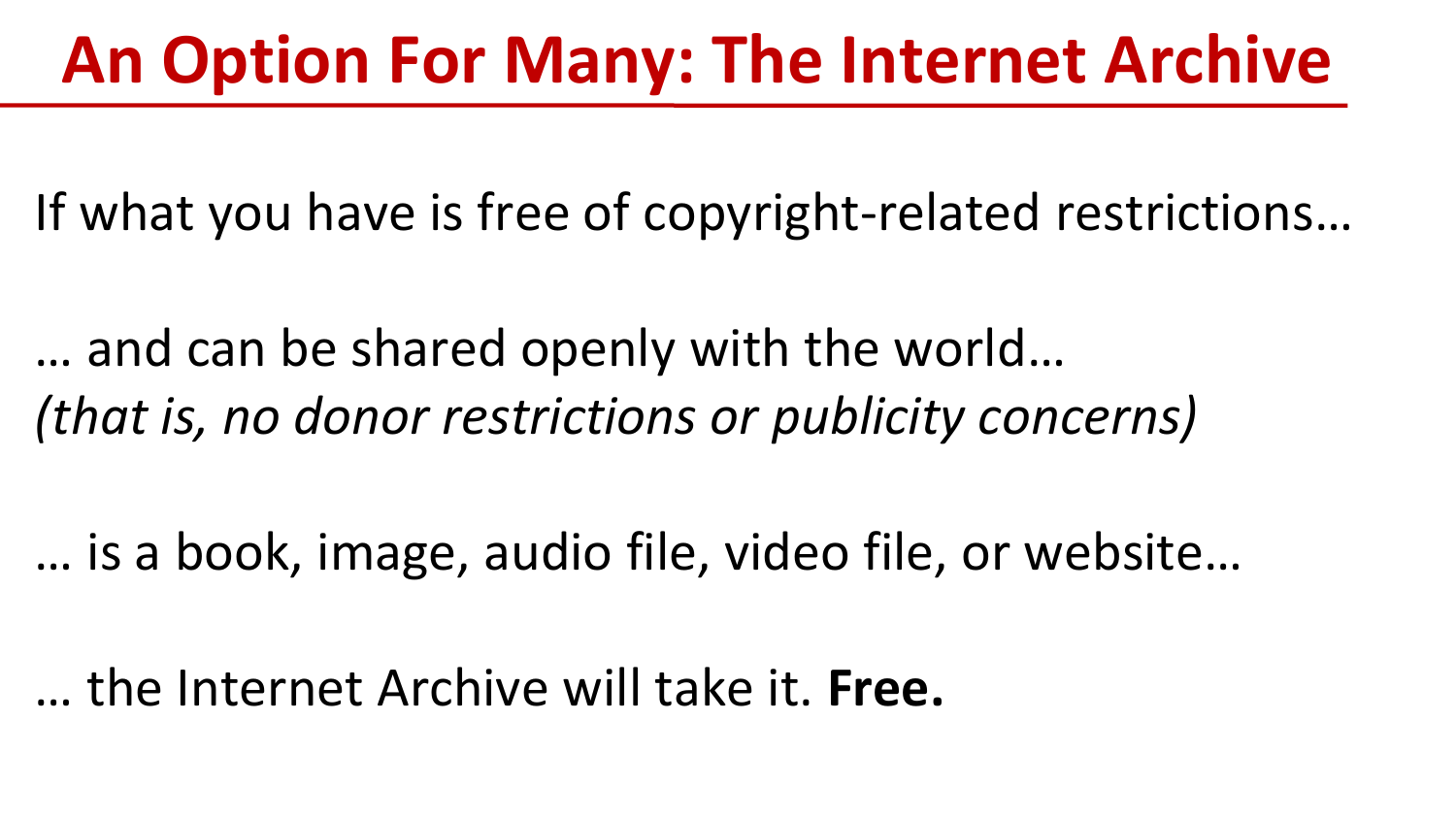$\triangleright$  Don't let the Internet Archive be your only copy. *They didn't implement geographic replication until late 2016!*

 $\triangleright$  Keep two more copies, just in case.